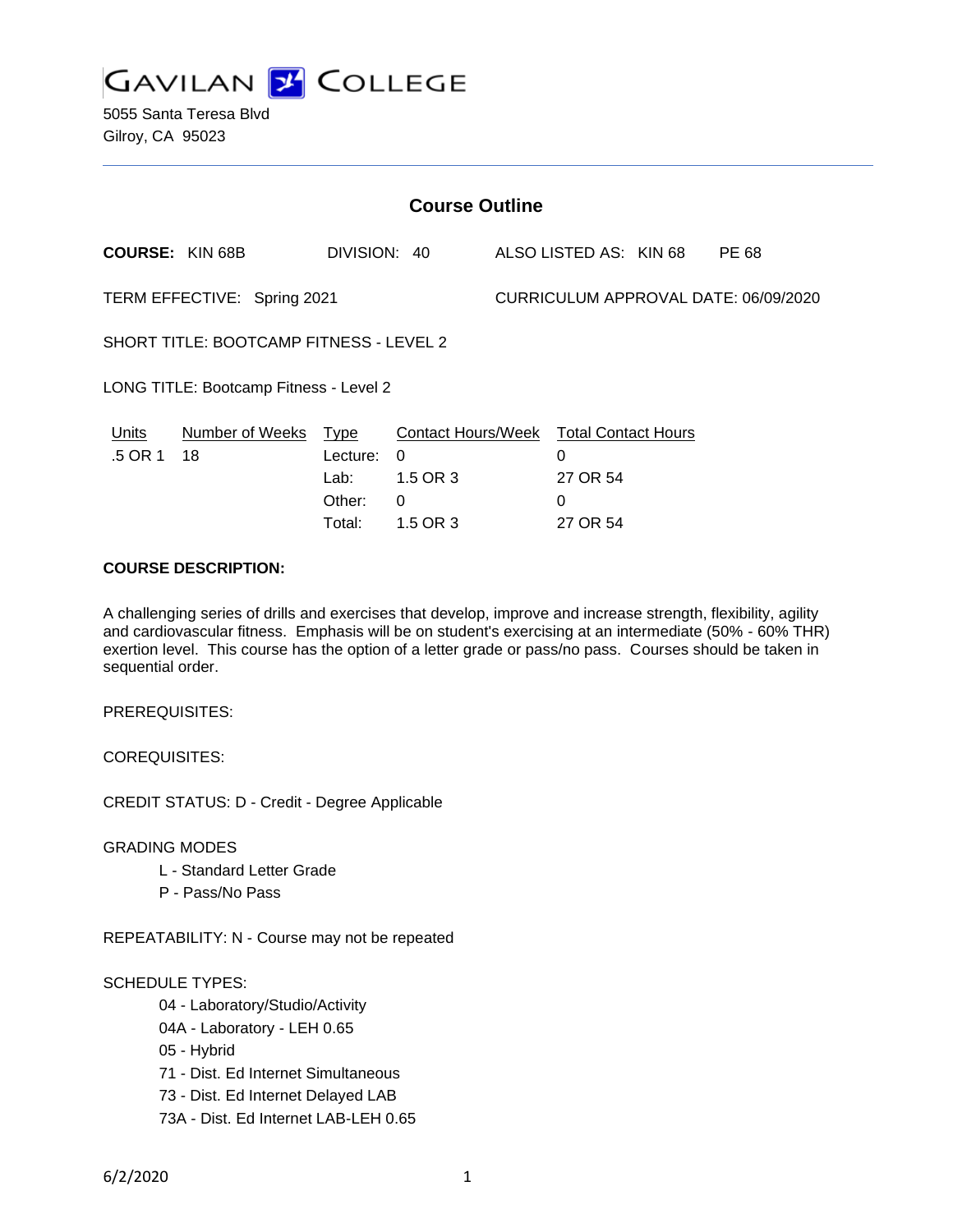## **STUDENT LEARNING OUTCOMES:**

By the end of this course, a student should:

1. Calculate their Target Heart Rate (THR) and then apply their THR to determine their workouts are at 50% - 60% of their THR.

2. Demonstrate 3 upper body and 3 lower body intermediate level strength exercises utilizing resistance bands.

3. Demonstrate 2 core strength exercises and 2 core flexibility intermediate level exercises for both the upper and lower body.

## **CONTENT, STUDENT PERFORMANCE OBJECTIVES, OUT-OF-CLASS ASSIGNMENTS**

Curriculum Approval Date: 06/09/2020

### 1.5 - 3 Hours

Content: Introduction to class, including course syllabus, course expectations, grading, and attendance policies. Appropriate attire

will be discussed. Fitness assessments will be conducted (cardiovascular, upper body, lower body, and core strength). Review information from level 1 including how to determine Resting Heart Rate (RHR) and calculate Target Heart Rate (THR).

Student Performance Objectives: Participate in fitness assessments and determine their RHR and THR.

### 3 - 6 Hours

Content: Review exercises performed in level 1. Intermediate level agility and cardiovascular drills will be introduced, such as clock lunge, single leg squats, long jump, and ski jumps. Conditioning. Intermediate level agility and cardiovascular drills will continue.

Student Performance Objectives: Demonstrate the drills introduced. Monitor their THR.

#### 3 - 6 Hours

Content: Conditioning. Check THR to determine if they are working at a 50% - 60% intensity level. Flexibility exercises will be introduced. Continue conditioning. Intermediate level upper body, lower body, and core strength drills using the weight of one's body will be introduced, such as prone walkout, L seat, plank-topush up, and superman.

Student Performance Objectives: Demonstrate two different flexibility exercises. Utilize proper techniques. Monitor their THR.

### 1.5 - 3 Hours

Content: Continue intermediate level conditioning including such exercises as single leg hops, donkey kicks, and pistol squats. Intermediate level strength drills will be incorporated into the conditioning routine (agility and cardiovascular), such as inchworm push ups, bicycle crunches, and bear crawl.

Student Performance Objectives: Demonstrate the new exercises. Participate in class workouts.

## 3 - 6 Hours

Content: Intermediate level intervals will be introduced into the conditioning routine. Continue working on increasing cardiovascular fitness through the use of interval drills. Combine 4 - 6 exercises into a routine, for example: 10 R/10 L single leg squats, 10 inchworm push ups, 30 seconds of ski jumps, 30 seconds of jump rope, 15 seconds of superman, and 20 donkey kicks. Check THR to make sure they are working at a 50% - 60% intensity level. New interval drills will also be introduced.

Student Performance Objectives: Calculate the appropriate target heart rate for intervals. Demonstrate the new exercises and participate in class workouts.

## 3 - 6 Hours

Content: Complete mid-way fitness assessment. Continue intermediate level exercise program. Jump roping will continue to be utilized as a means of conditioning, both in the regular exercise program and in the intervals.

Student Performance Objectives: Participate in mid-way fitness testing. Participate in conditioning exercises which continue to utilize jump ropes.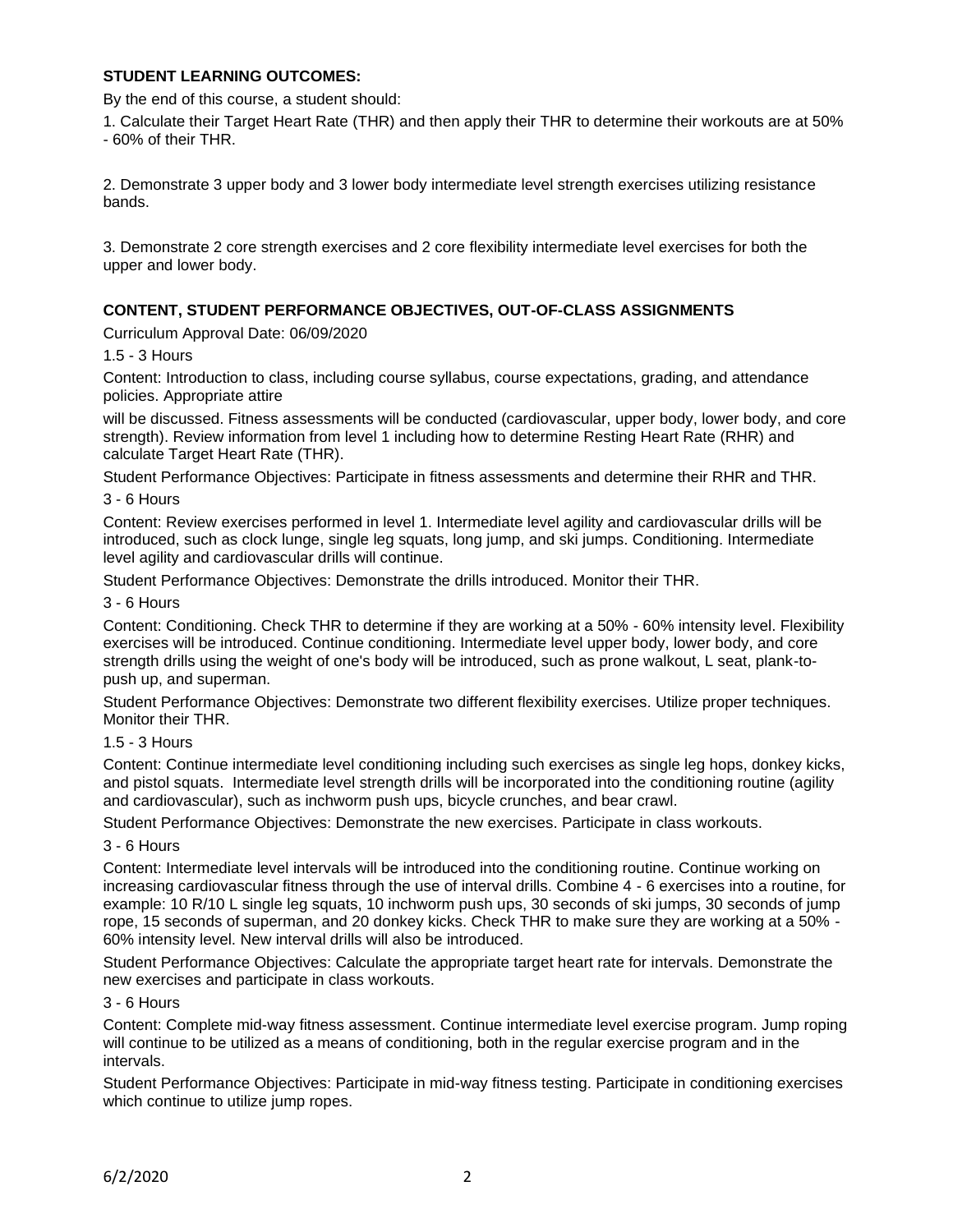## 3 - 6 Hours

Content: Continue intermediate level workouts. Introduce resistance bands as a component of upper and lower body strength training. Additional exercises incorporating the use of resistance bands will be introduced, such as front squat, leg extension, standing adductor, standing abductor, glute bridge, lateral band walk, standing chest press, and tricep kickback.

Student Performance Objectives: Perform two upper and two lower body strength exercise using the resistance band. Demonstrate any new exercises that are introduced and participate in class workouts.

## 3 - 6 Hours

Content: Continue intermediate level conditioning program. Increase intensity and duration of conditioning. For example: students will complete more exercises per each routine, more seconds/repetitions per each exercise, and/or repeat the routine several times. An example of a routine might be: 30 seconds jump roping using alternate legs, 10 prone walkouts, 20 pistol squats, 10 dive bomber push ups, 30 seconds of steps, 30 seconds glute bridge with resistance band, and 30 seconds of ski jumps. Check THR to make sure they are working at a 50% - 60% intensity level. Also increase intensity and duration of strength exercises.

Student Performance Objectives: Participate in class workouts. Monitor their THR to determine their class workout intensity level.

### 4 - 10 Hours

Content: Continue intermediate level conditioning program utilizing a variety of workouts, including the use of resistance bands and jump ropes. Check THR. Complete post fitness assessment.

Student Performance Objectives: Demonstrate 3 upper and 3 lower body intermediate level strength exercises during the course of their workouts. Demonstrate 2 intermediate level core strength exercises during workouts. Participate in post testing.

2 Hours

Final

### **METHODS OF INSTRUCTION:**

Demonstration, Guided Practice, Stations

### **METHODS OF EVALUATION:**

Problem-solving assignments Percent of total grade: 10.00 % 5% - 10% Calculate THR Skill demonstrations Percent of total grade: 40.00 % 30% - 50% Performance exams; Other: Pre and Post Fitness Assessment Other methods of evaluation Percent of total grade: 50.00 % 40% - 60% Class participation

## **REPRESENTATIVE TEXTBOOKS:**

No textbook required.